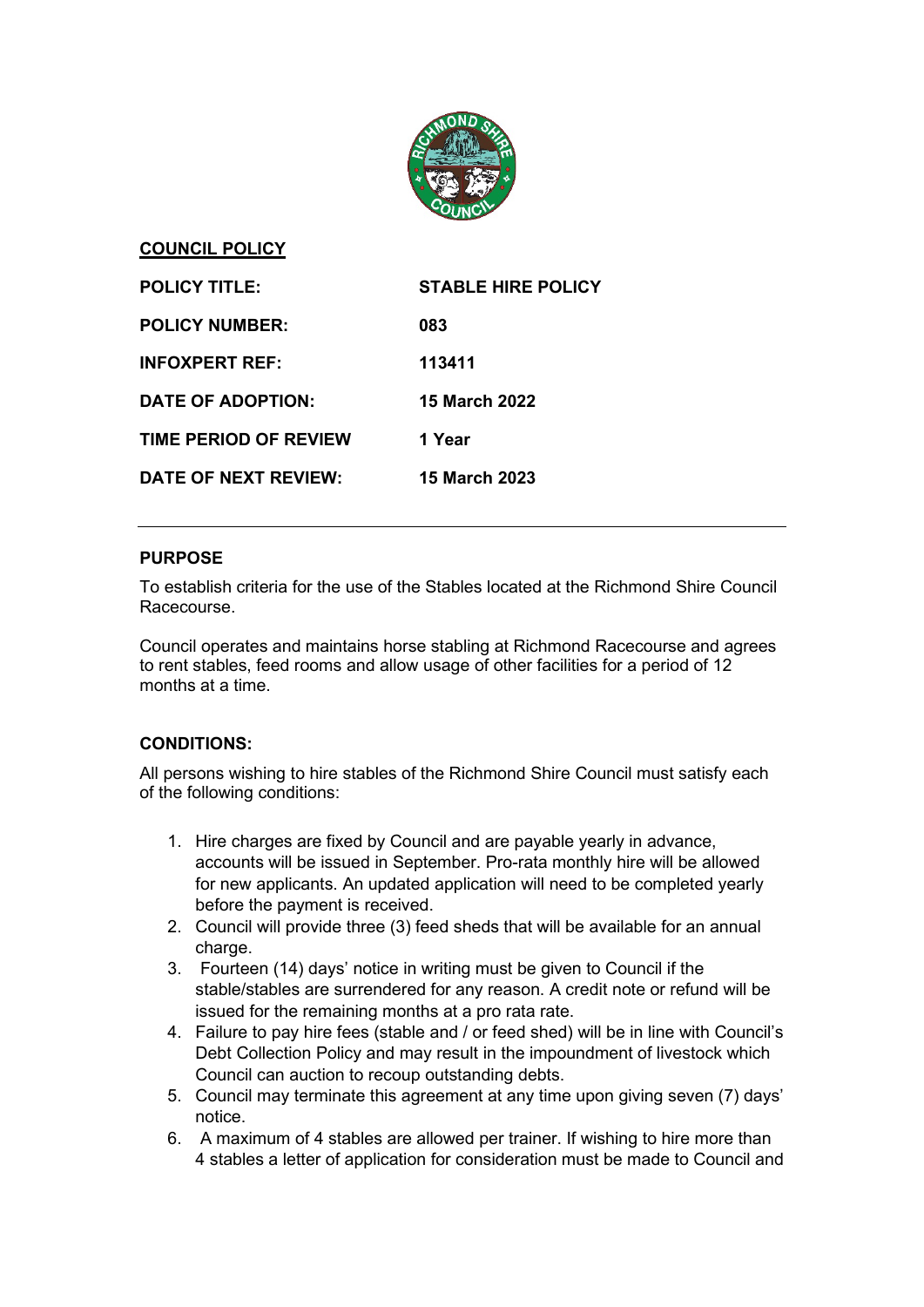a special permit obtained. **All horses must be registered racehorses.** Proof of registration must be provided to Council on request.

- 7. All horses that are not being raced on race day may be required to be moved prior to the race meeting and stables must be cleaned. This is to allow for visiting horses to be stabled on race day. All horses not moved may be removed and impounded by Council.
- 8. Stables are to be maintained in a clean condition at all times. Manure must be removed from stable area and placed in a designated area for removal monthly, no manure is to be placed around trees.
- 9. Cleaning of the facility is the responsibility of the Hirer including removal of hay, sawdust, manure and the replacement of bedding.
- 10. Verbal or physical abuse of Council staff or other Hirers will not be tolerated. Eviction of persons and horses from the grounds will occur if this should happen.
- 11. Sharps & needles are to be disposed of in the containers provided.
- 12. Council shall be responsible for water and electricity at the premises. Both these utilities are a major cost item for council and the usage of these will be monitored carefully. Any excess usage will be charged to the Hirer.
- 13. The Hirer must obtain and keep updated insurance for public liability, fire and theft at their own cost and provide evidence of the insurance to Council. A current trainer's licence which includes public liability insurance will suffice. This will need to be provided to Council on an annual basis.
- 14. Damage (apart from normal wear and tear) to the rented stables/feed rooms is the responsibility of the Hirer and any repair costs will therefore be recovered from the Hirer.
- 15. No alterations, modifications or improvements to the stables/feed rooms are to be undertaken without the prior written approval of Council.
- 16. The Hirer must respect the rights of other Hirers of the facility at all times.
- 17. The Hirer shall abide by any lawful direction given by Council or its authorised representative.
- 18. Council will keep facilities in a safe and sound working condition. Please notify Council of any damage, malfunction or required maintenance, including damage to the fixtures, fittings, drains, hoses, plant and or equipment within 24 hours of detecting the issue.
- 19. Sand roll yards are only to be used as sand roll yards and not day yards.
- 20. All hoses and lights must be turned off when leaving the stables, both morning and night, penalties will apply for excess usage.
- 21. Stallions are permitted to be stabled at this facility; they must be in a steel stable at all times.
- 22. No vehicle or floats are to be inside the stable area.
- 23. Registered dogs are allowed in the stable area but must be on leash at all times.
- 24. No electric fences or taped off areas allowed inside stable area, or any other area of racecourse.
- 25. All children in the horse area must be supervised by an adult at all times.
- 26. The Hirer is responsible for cleaning out stables prior to any major event or when their tenancy is terminated.
- 27. Richmond Turf Club must receive prior application for the use of starting gates for training purposes.
- 28. All track work riders must be properly licenced and wear the appropriate PPE.